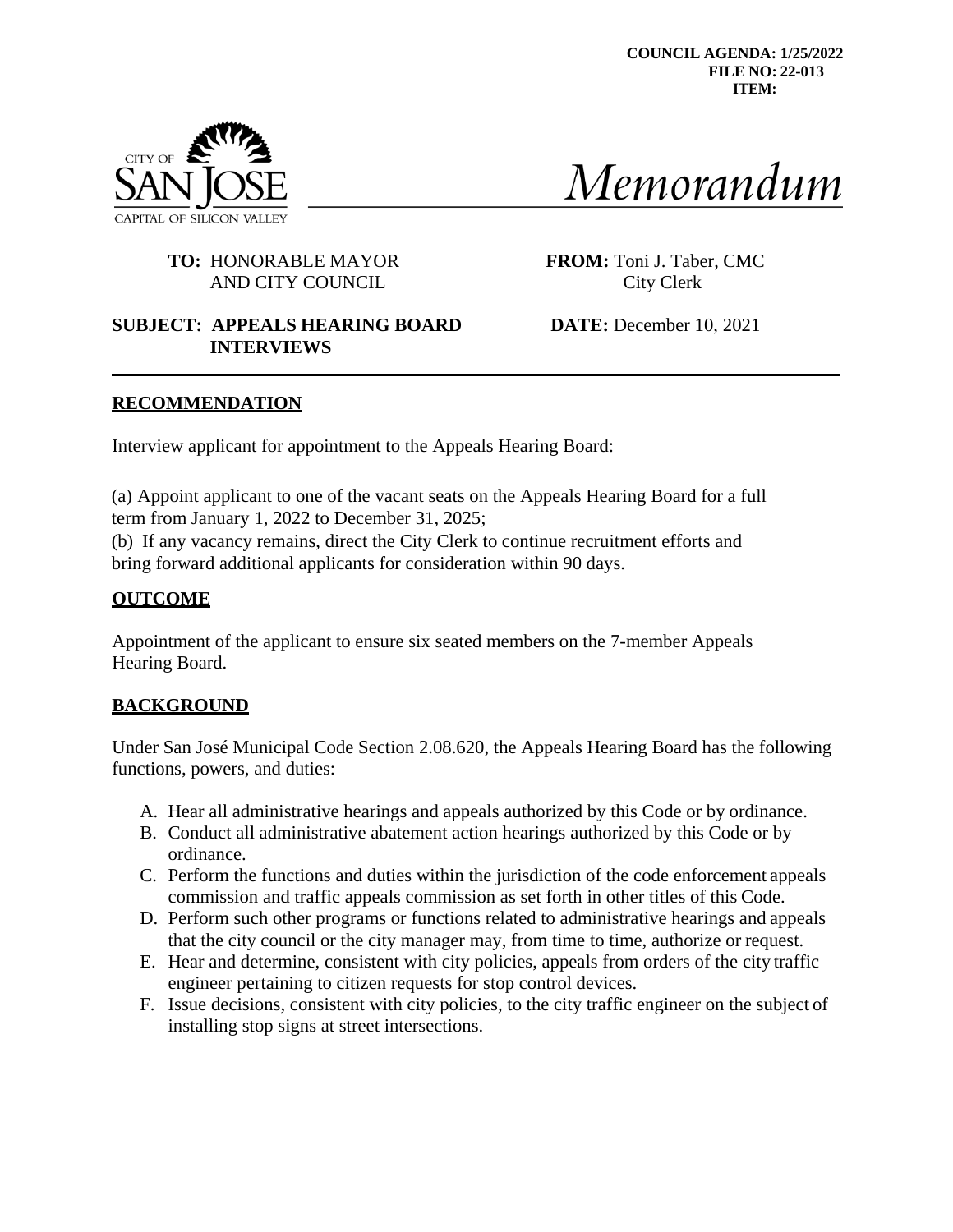HONORABLE MAYOR AND CITY COUNCIL December 10, 2021 **Subject: Appeals Hearing Board Interviews** Page 2

Per Council Policy 0-4, Consolidated Policy Governing Boards and Commissions, applicants who were not appointed to a Board or Commission will have their applications maintained on file in the City Clerk's Office for a period of one year from the date of application.

There are currently two vacancies on the Appeals Hearing Board.

## **ANALYSIS**

The applicant, Ronald Cabanayan, has already served two terms on the Appeals Hearing Board. San José Municipal Code 2.08.150.F allows appointment to a third term to maintain commissioners with one (1) or more years of experience or a required background on the commission. A special eligibility requirement of the Board is for one member to be an attorney-at-law licensed to practice in the State of California, and Mr. Cabanayan is a practicing attorney in San José.

As required by Council Policy 0-4, a successful applicant must receive six (6) or more votes to be appointed to the Appeals Hearing Board. If the seat remains unfilled, it is recommended that the recruitment be referred back to the City Clerk to secure additional applicants for consideration by Council in 90 days. After the interviews, the Council may make one appointment for a term ending December 31, 2025.

Candidate applications and any supporting documentation are attached to this memorandum. Memoranda from the Office of the City Attorney a regarding their review for potential conflicts of interest are also included.

## **PUBLIC OUTREACH**

This memorandum has been posted on the City Clerk's website as part of the January 25, 2022 City Council Meeting Agenda.

## **COORDINATION**

This memorandum has been coordinated with the Office of the City Attorney.

## **COMMISSION RECOMMENDATION/INPUT**

The recommended actions have no commission input or recommendation.